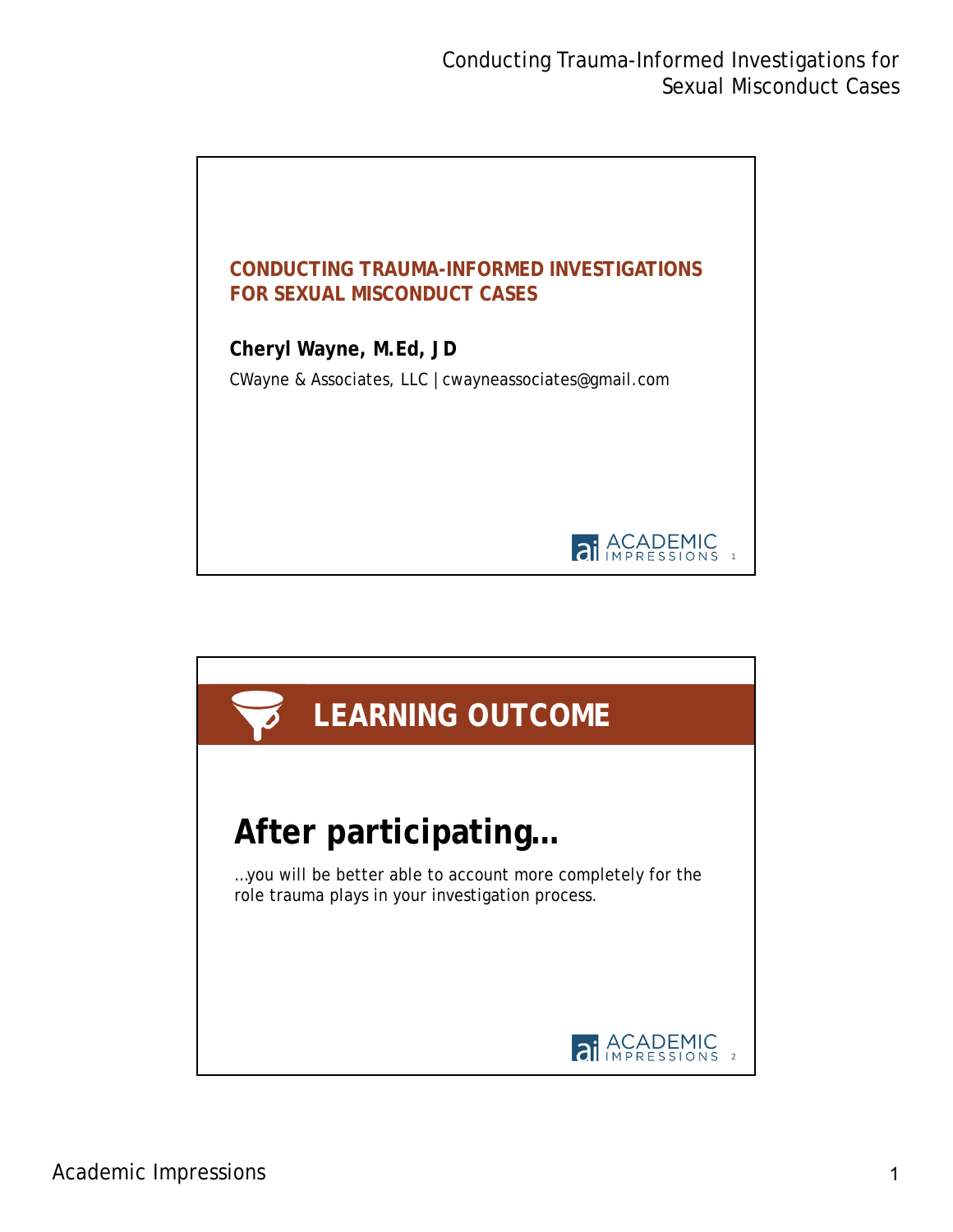

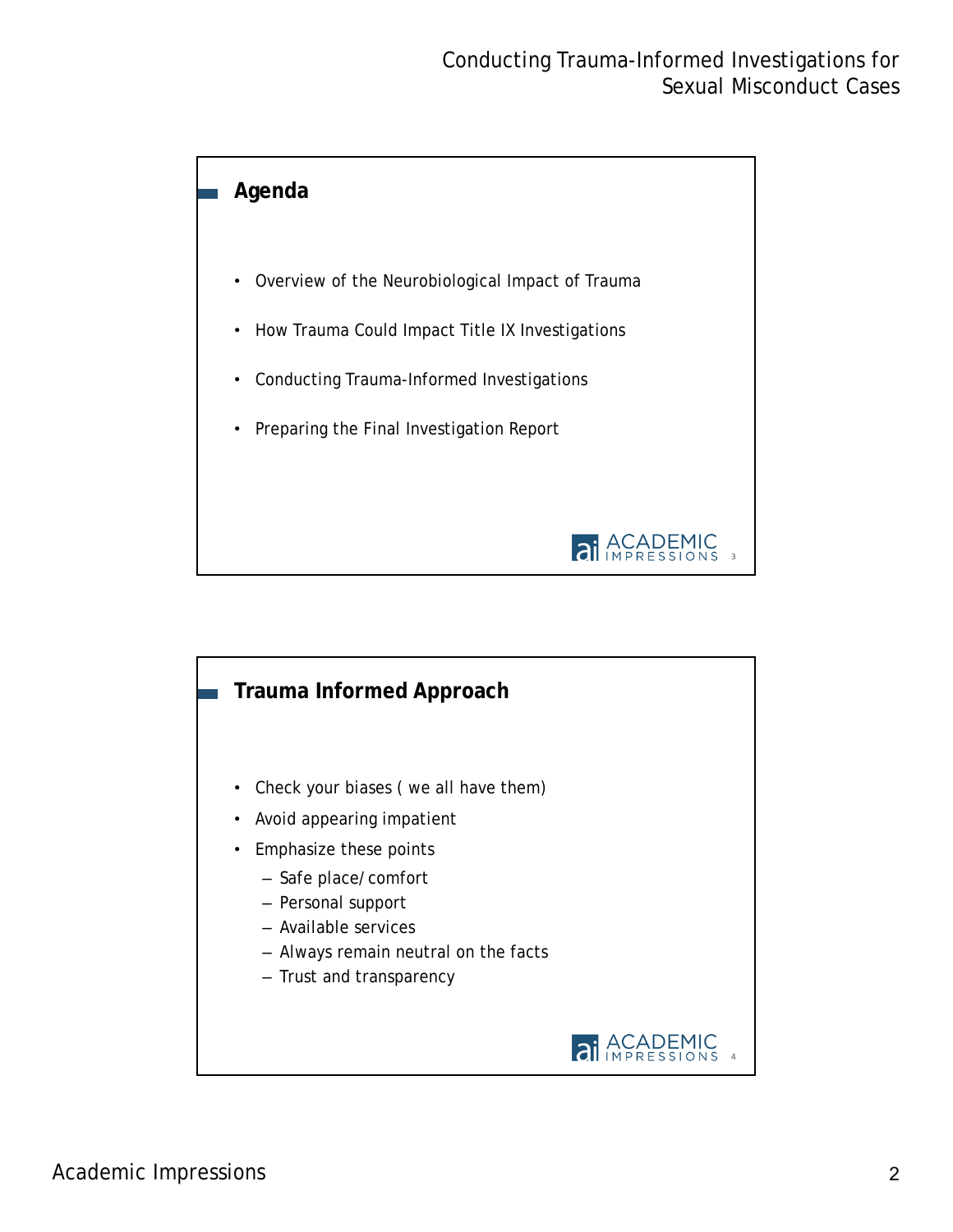

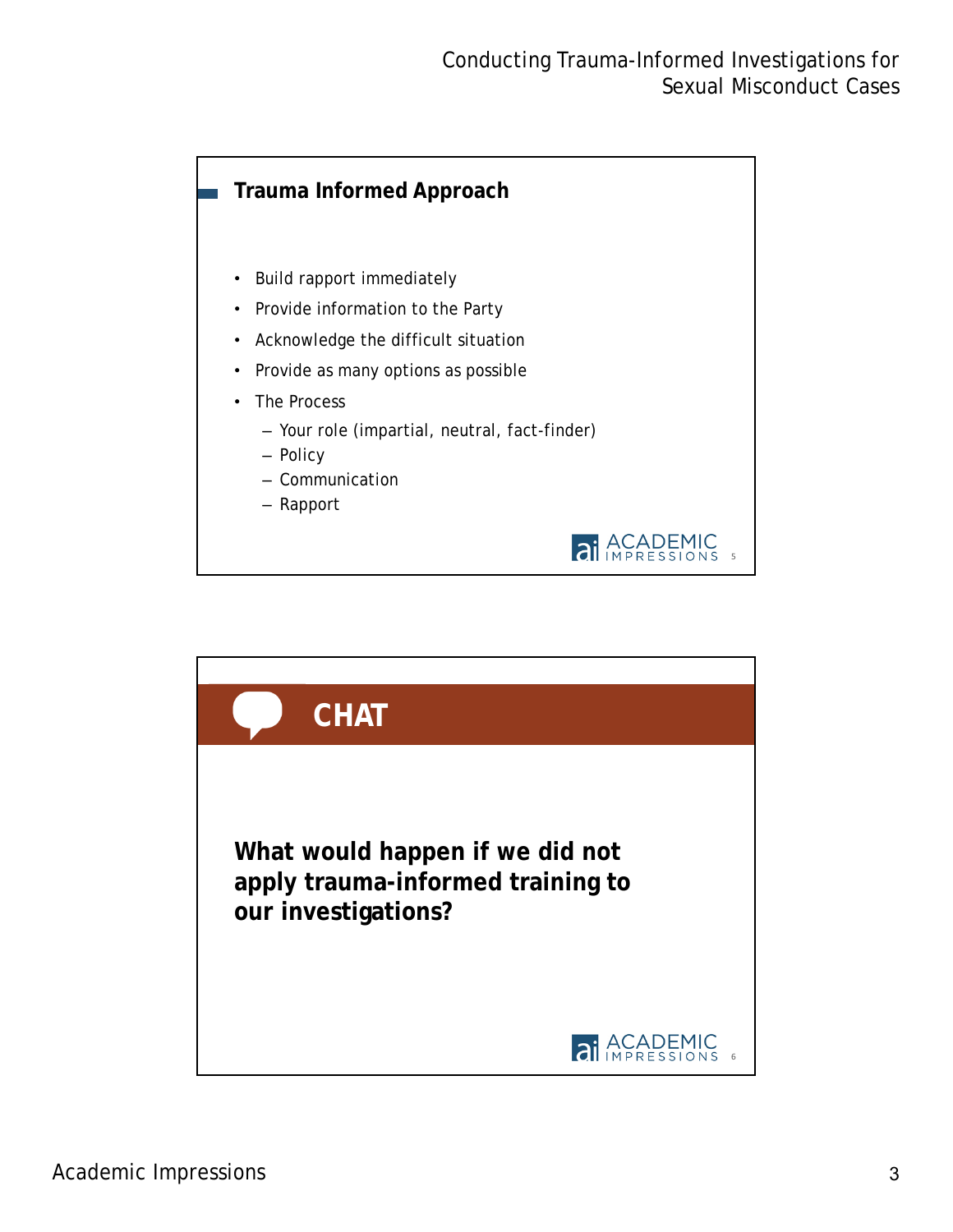# **Value of this Approach** 1. Avoid unnecessary biased and unfounded conclusions. 2. Understand how trauma impacts the brain and response of a Complainant during an attack. 3. Strategize to get the most complete story from the Complainant. 4. Trauma informed approach does not rely on a timeline in chronological order. **ai** ACADEMIC 7

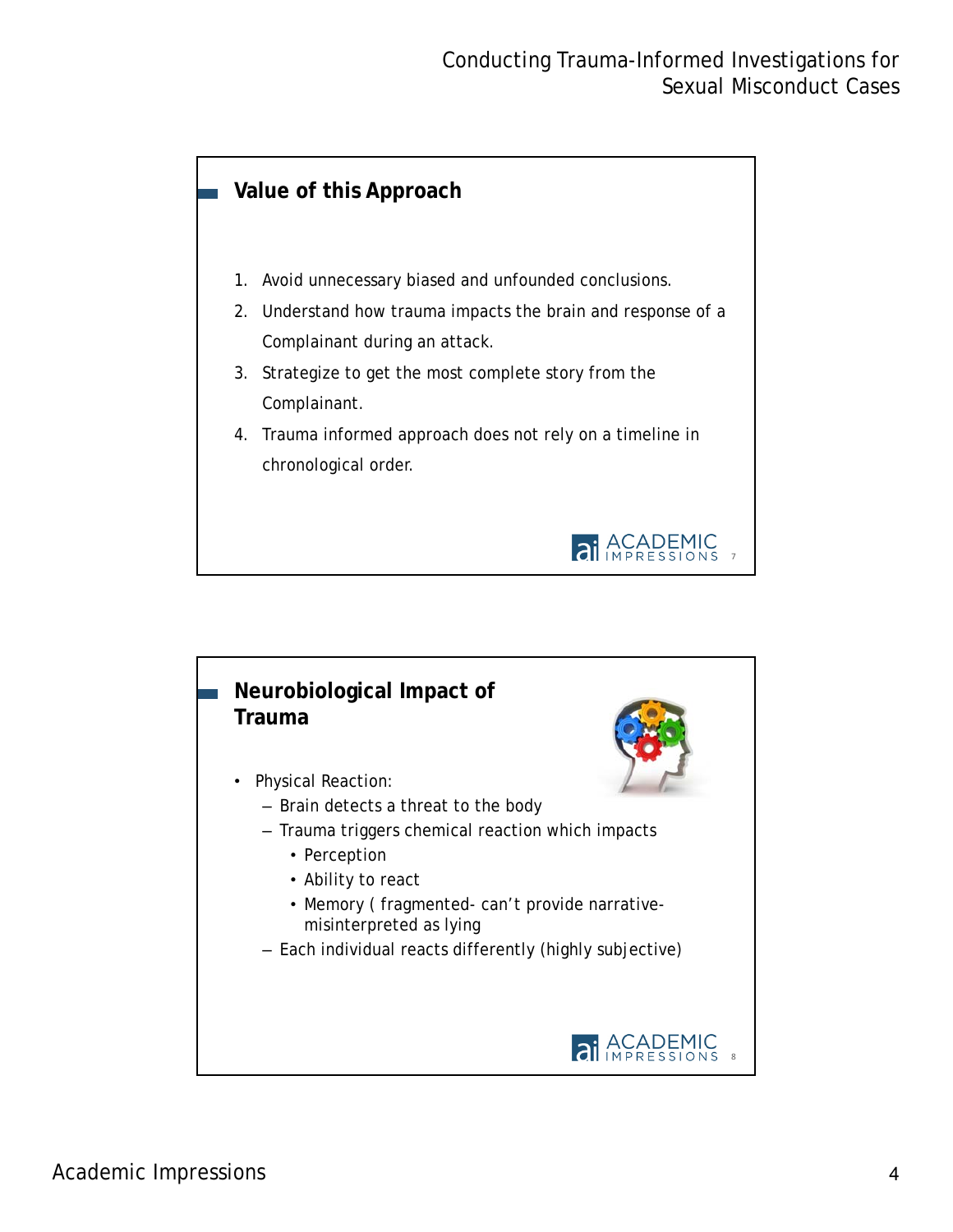# **Neurobiological impact of Trauma (cont**.)

- **Sympathetic** 
	- "fight,"
	- "flight,"
	- "freeze"
- Focus on survival
- A feeling of dissociation, often described as an "out of body" experience



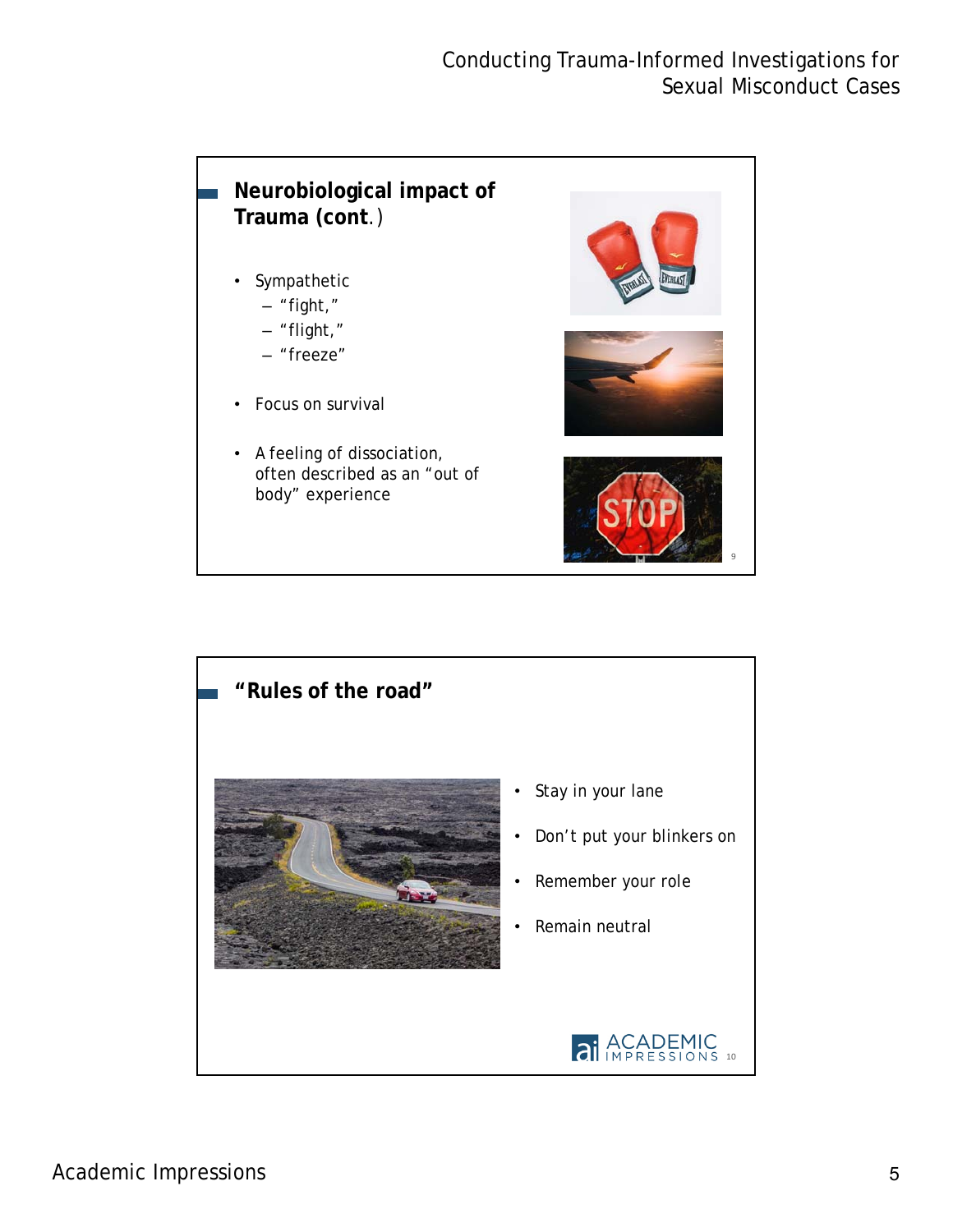

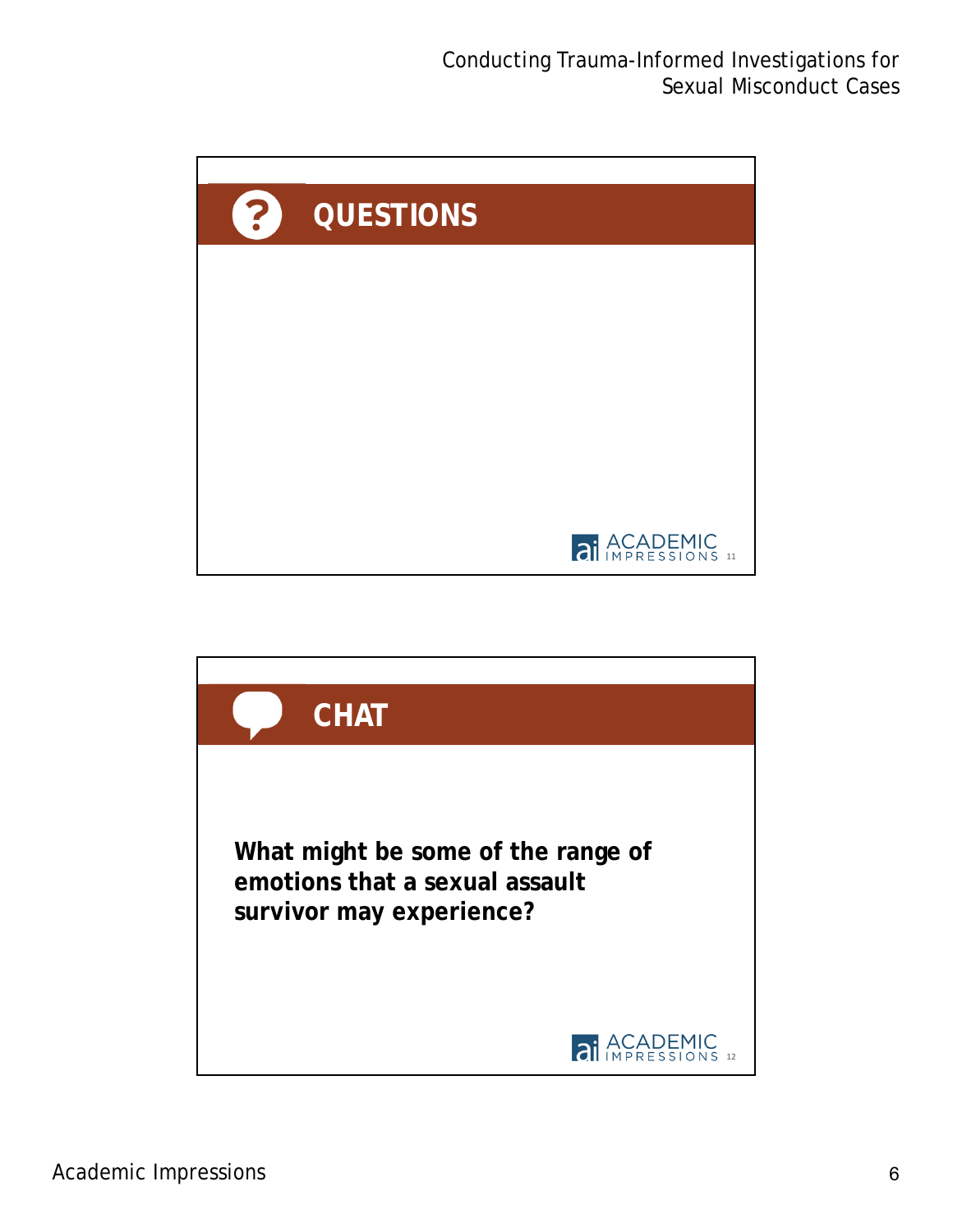

# **21** ACADEMIC • Shock **Denial** Self-Blame • Embarrassment **Fear** • Angry **Confused Degraded** • Humiliated • Demeanor (lack of emotion, misinterpreted as lying) **Trauma - the possible impact**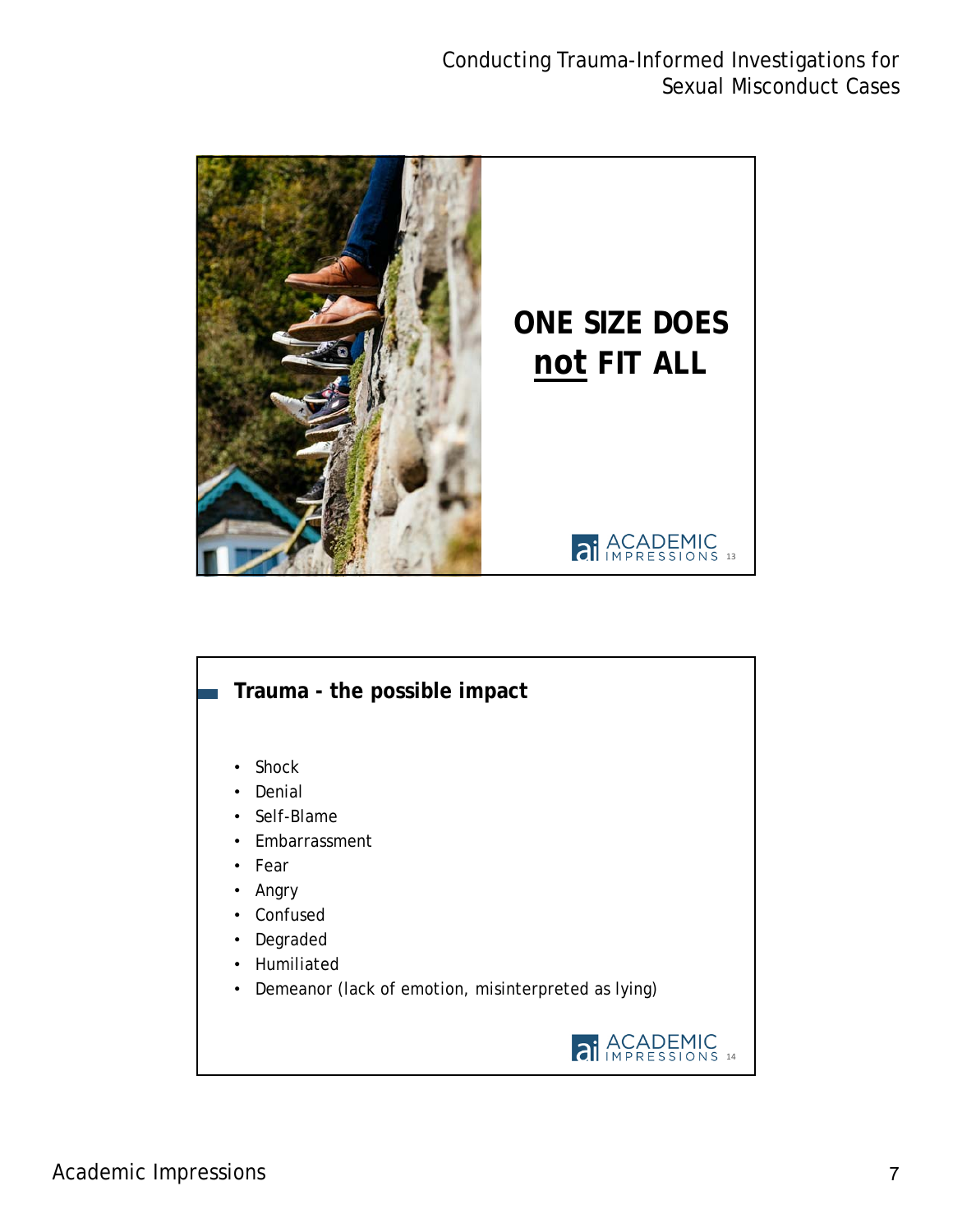

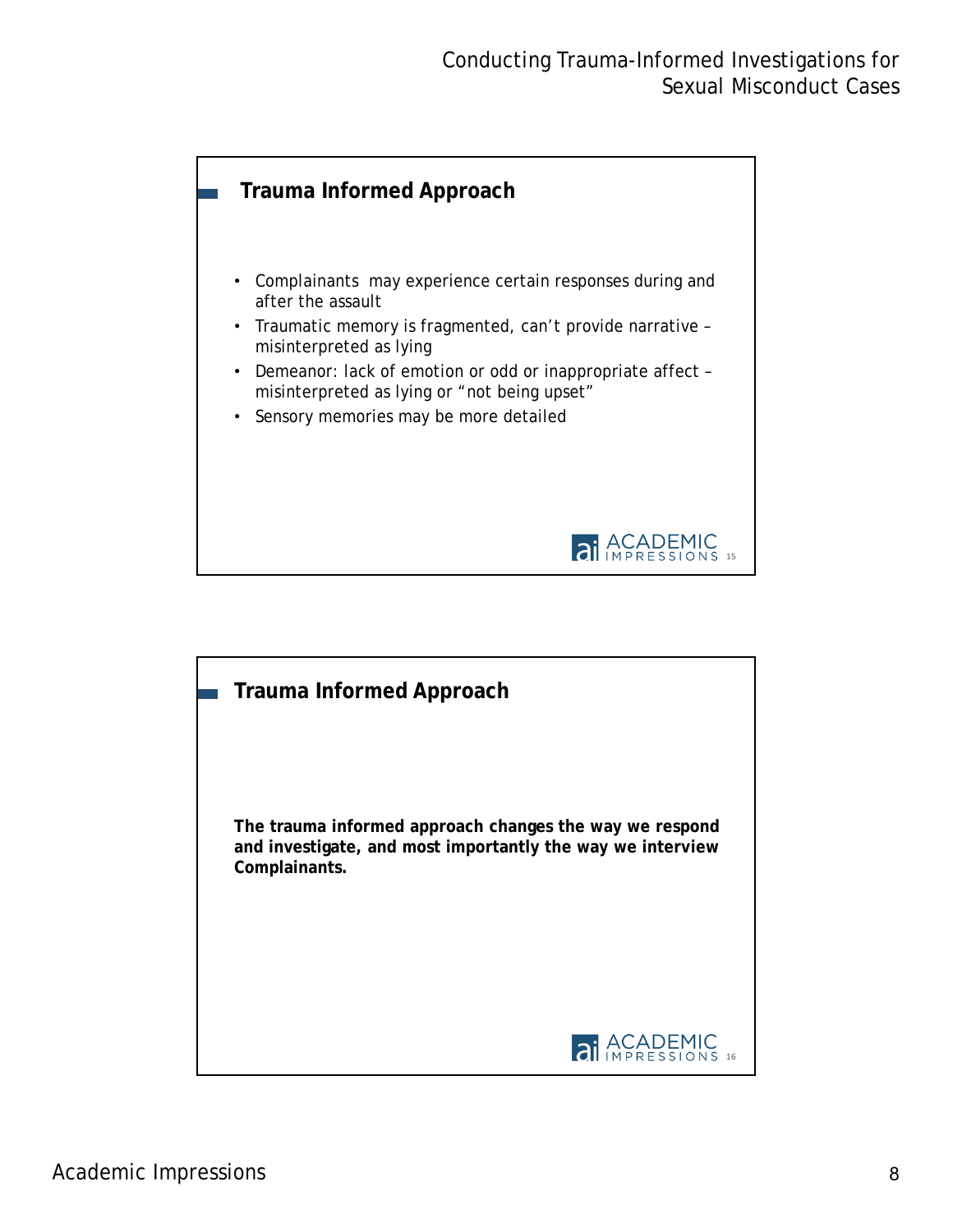

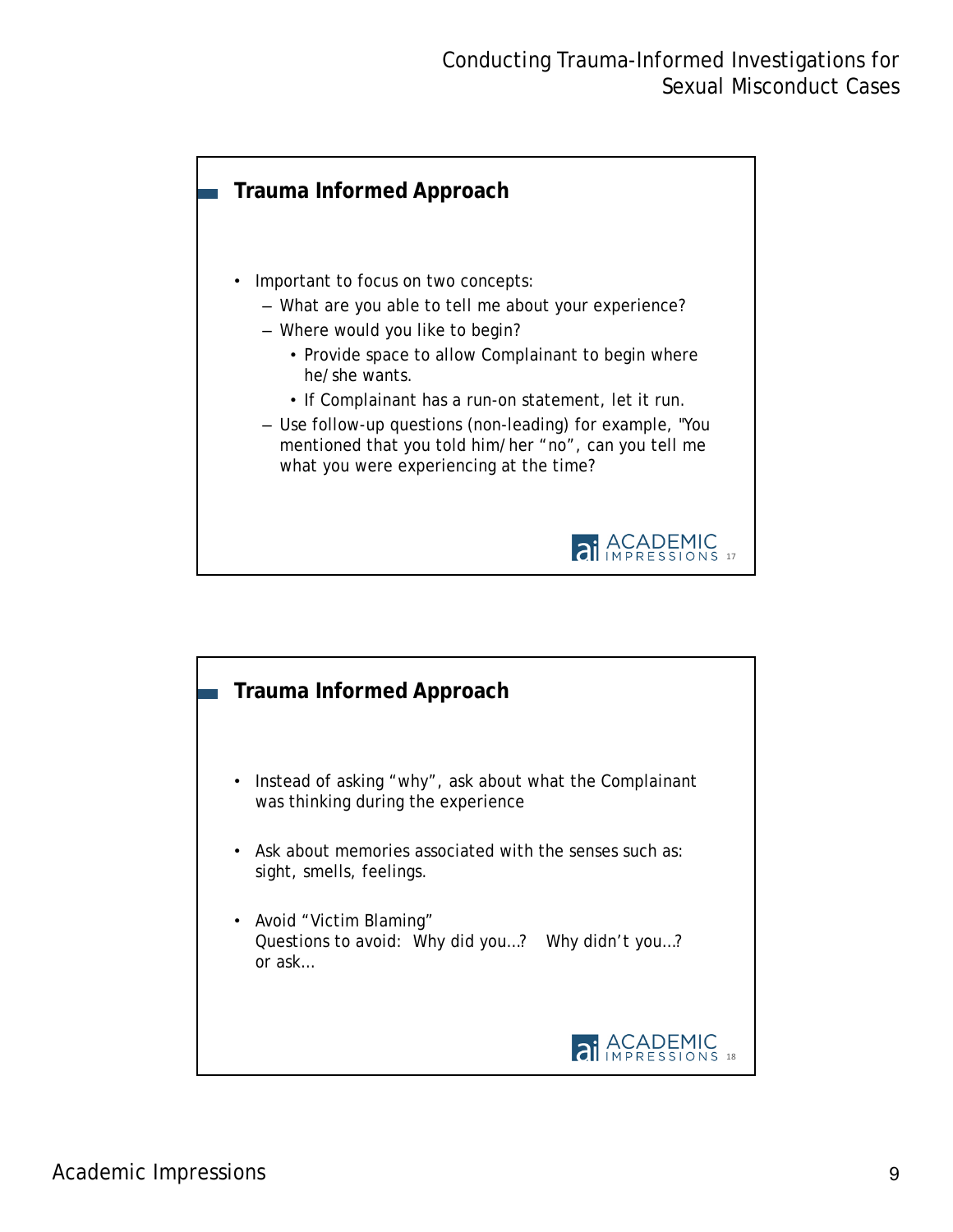

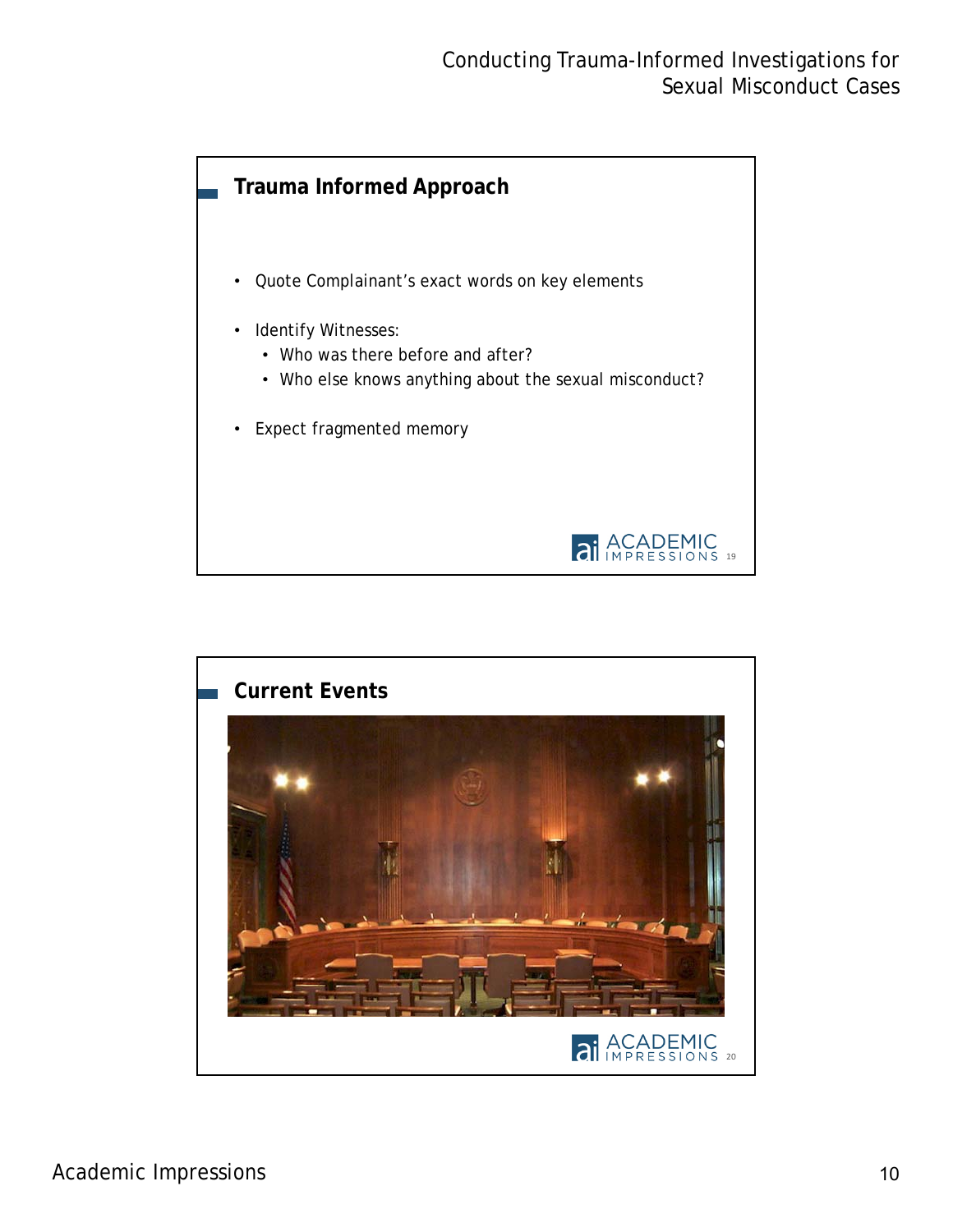

![](_page_10_Picture_2.jpeg)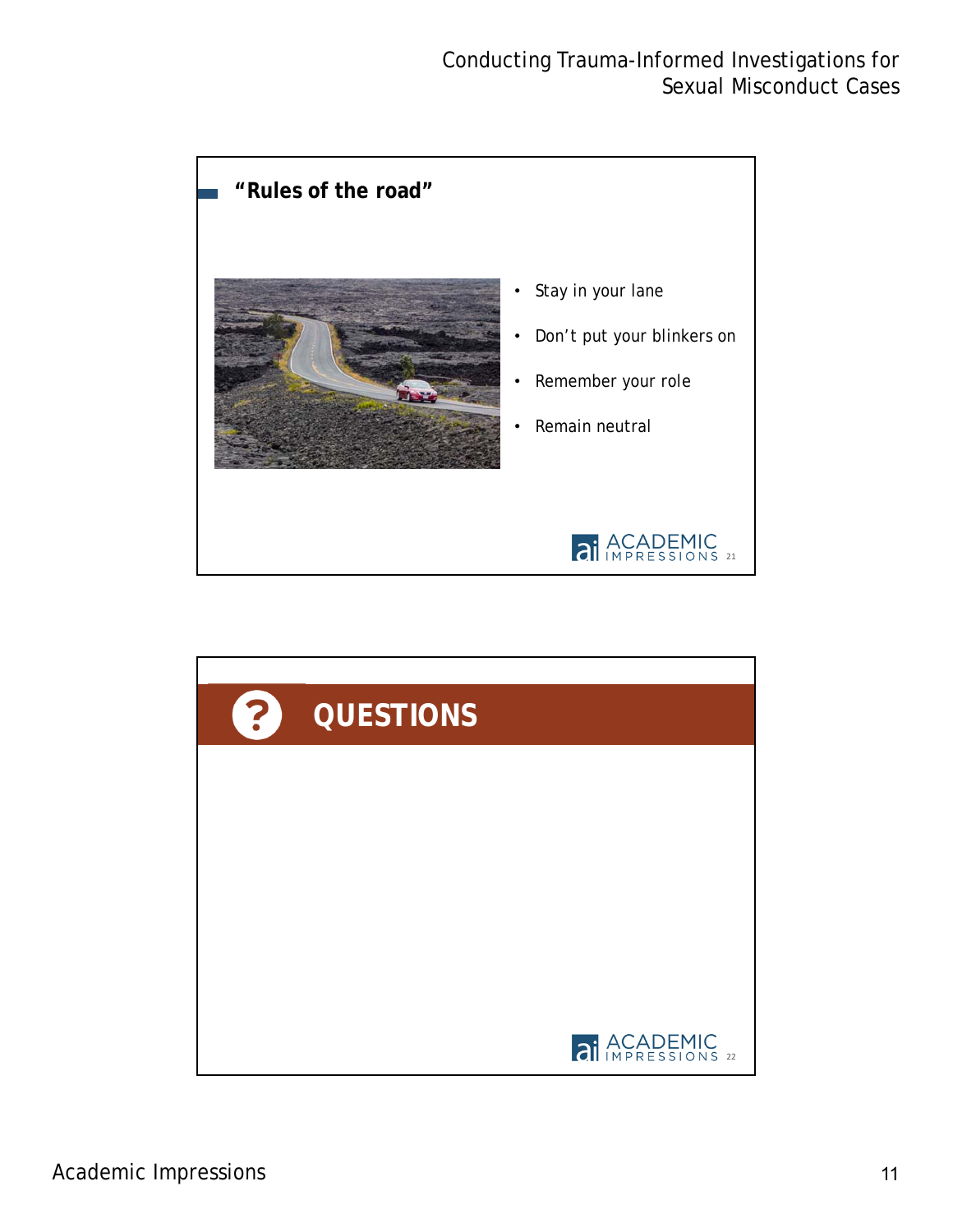### **Trauma-Informed Approach Wrap up**

- Clarify information and details
- Focus on the Respondent
- Ask how the experience has affected the Complainant physically and emotionally
- Ask what has been the most difficult part of the experience
- Ask if there is anything the Complainant cannot forget
- Outline communication expectations

![](_page_11_Picture_8.jpeg)

![](_page_11_Picture_9.jpeg)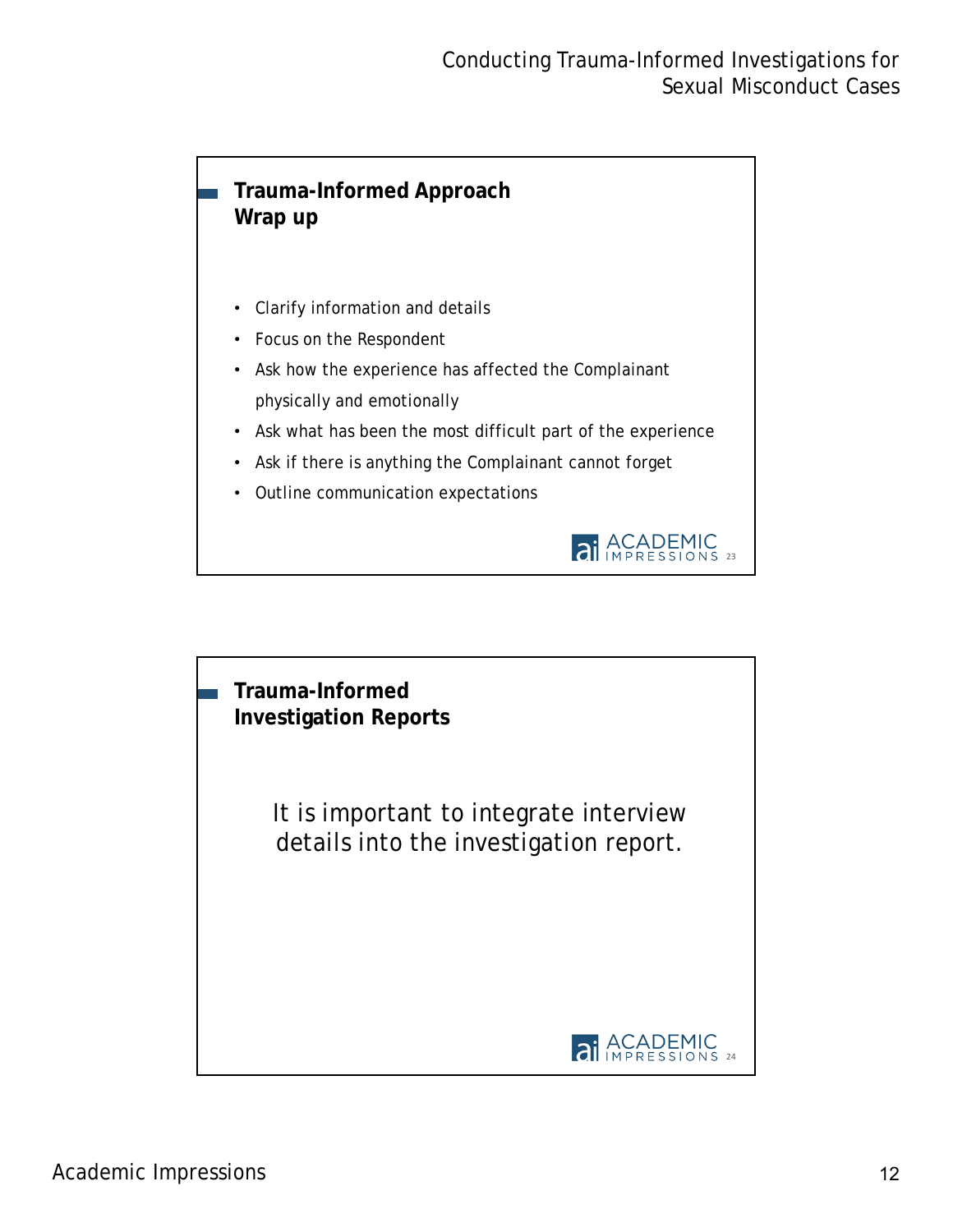# **Trauma-Informed Investigation Reports**

Documenting the survivors experience:

- What did "no" look like? (absence of yes)
- What did fear feel like? (paint the picture)
- $\triangleright$  How did that make you feel?
- What did you think was going to happen?
- What was your thought process…?

![](_page_12_Picture_8.jpeg)

![](_page_12_Picture_9.jpeg)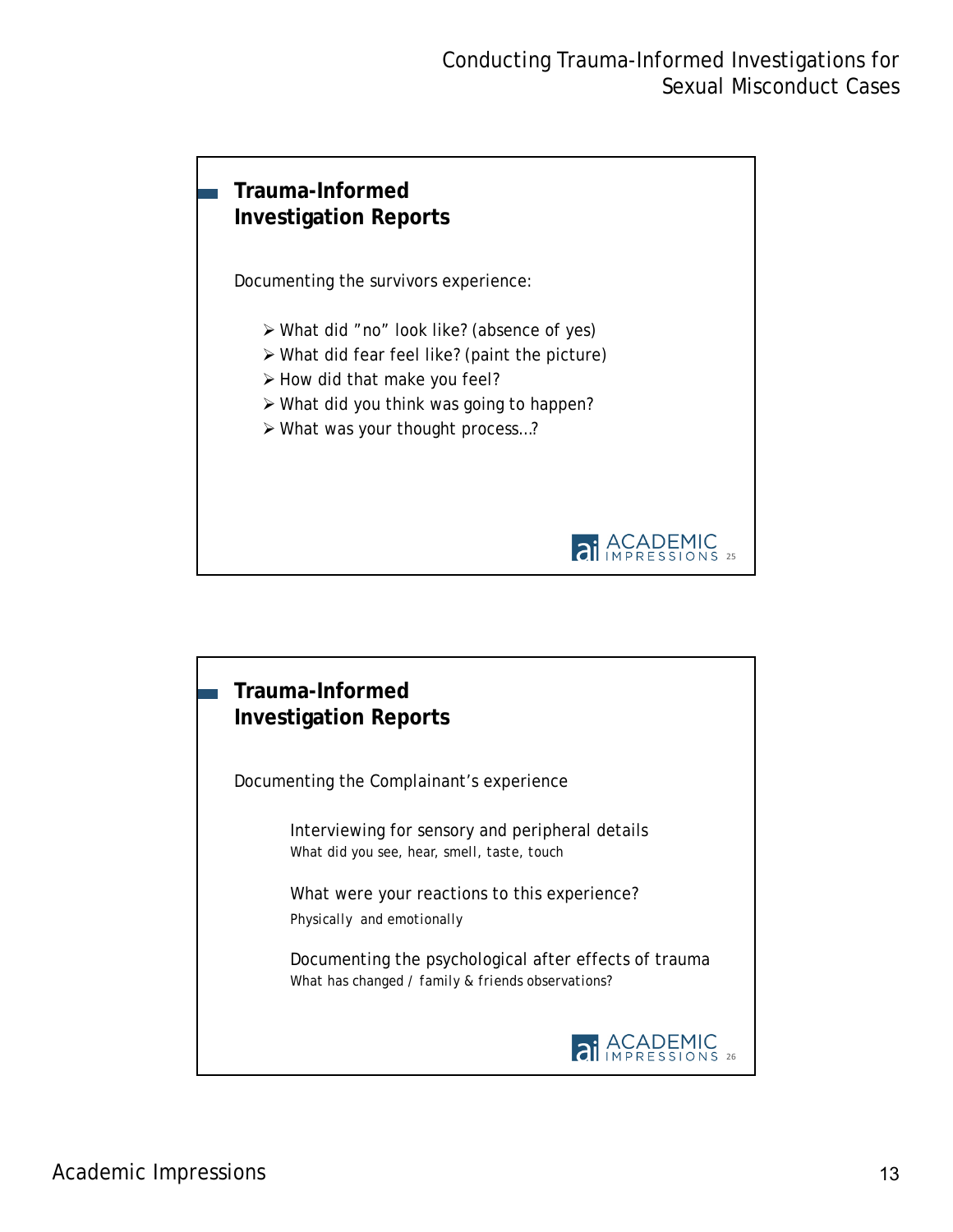![](_page_13_Figure_1.jpeg)

![](_page_13_Figure_2.jpeg)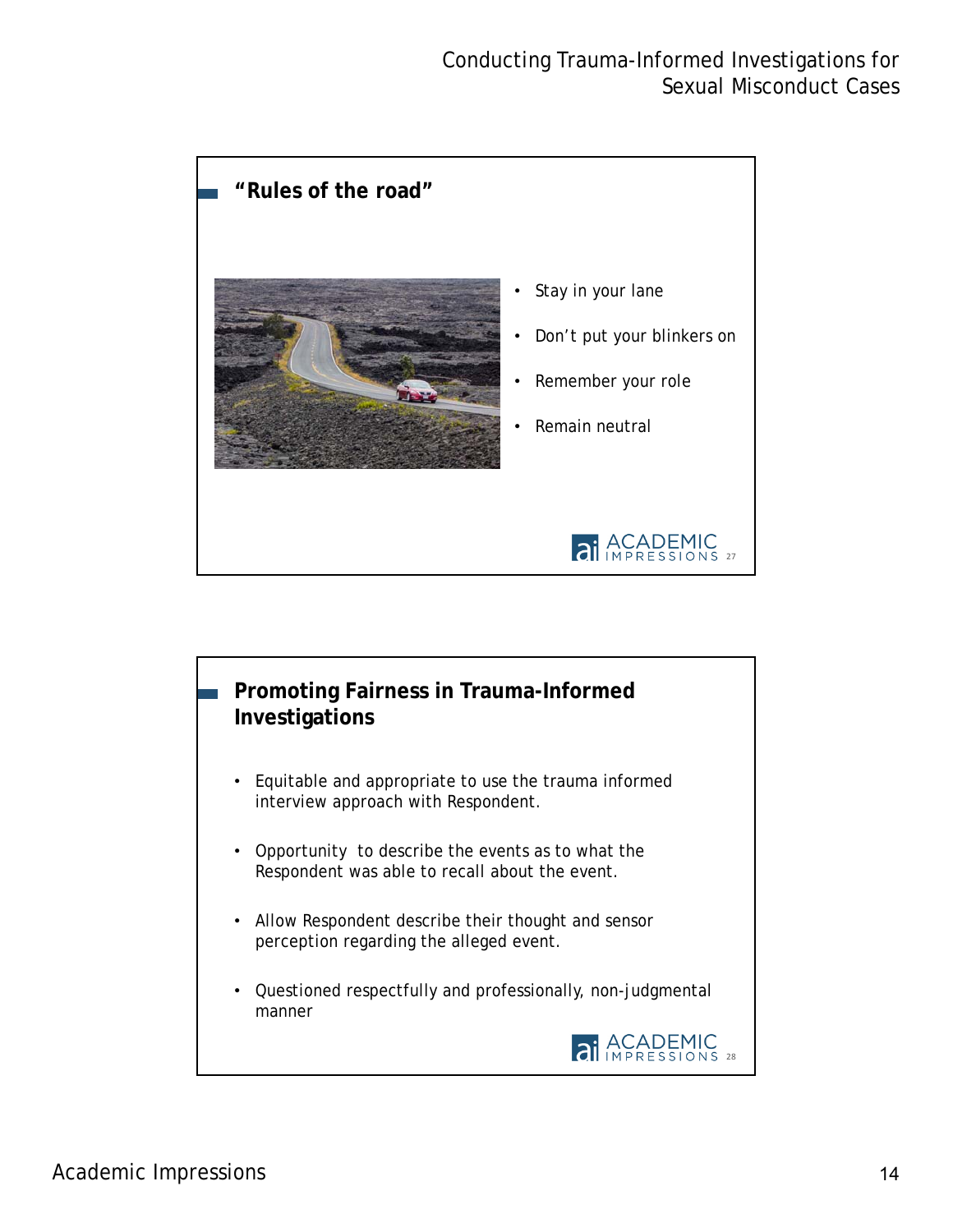![](_page_14_Picture_1.jpeg)

![](_page_14_Picture_2.jpeg)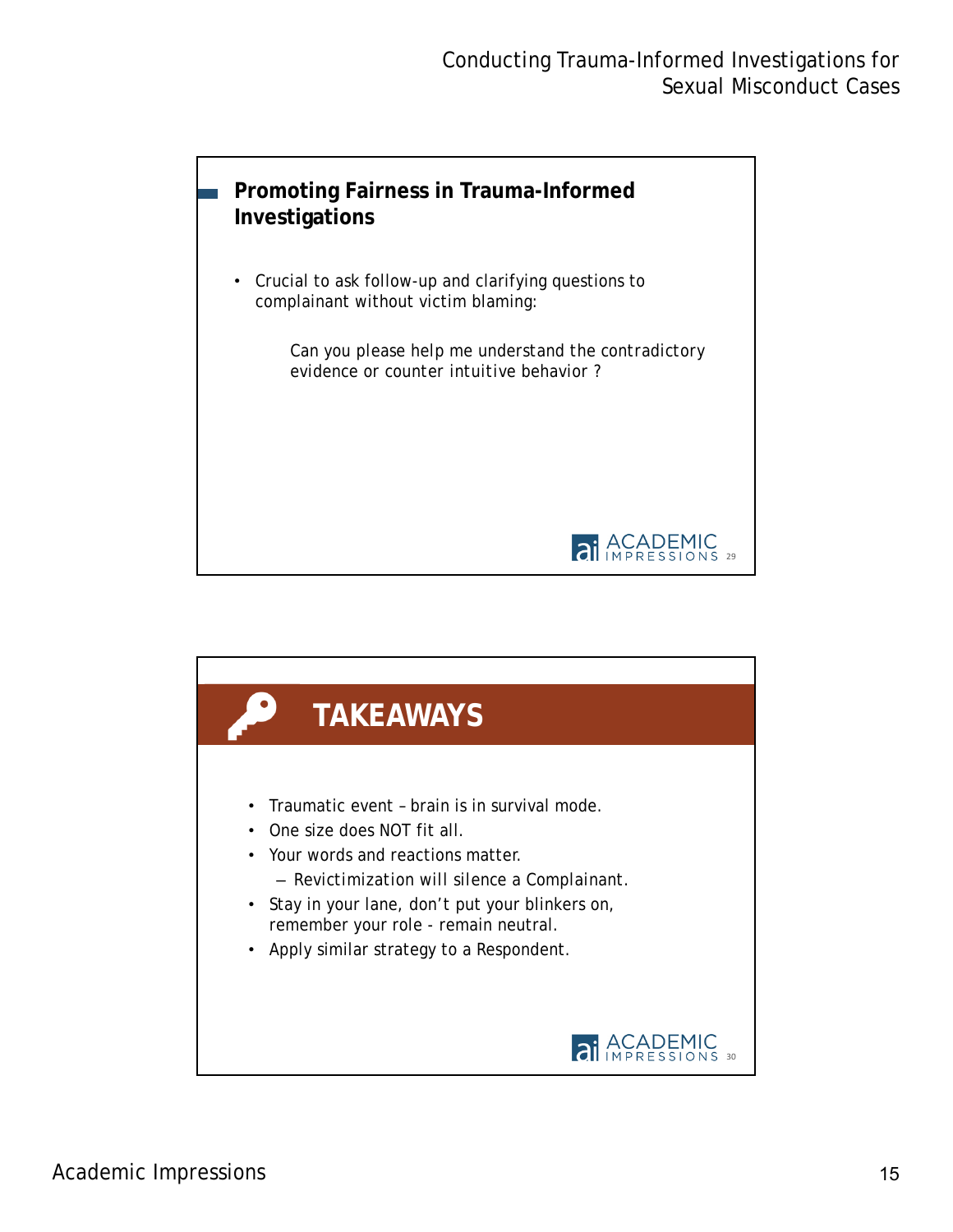![](_page_15_Picture_1.jpeg)

![](_page_15_Figure_2.jpeg)